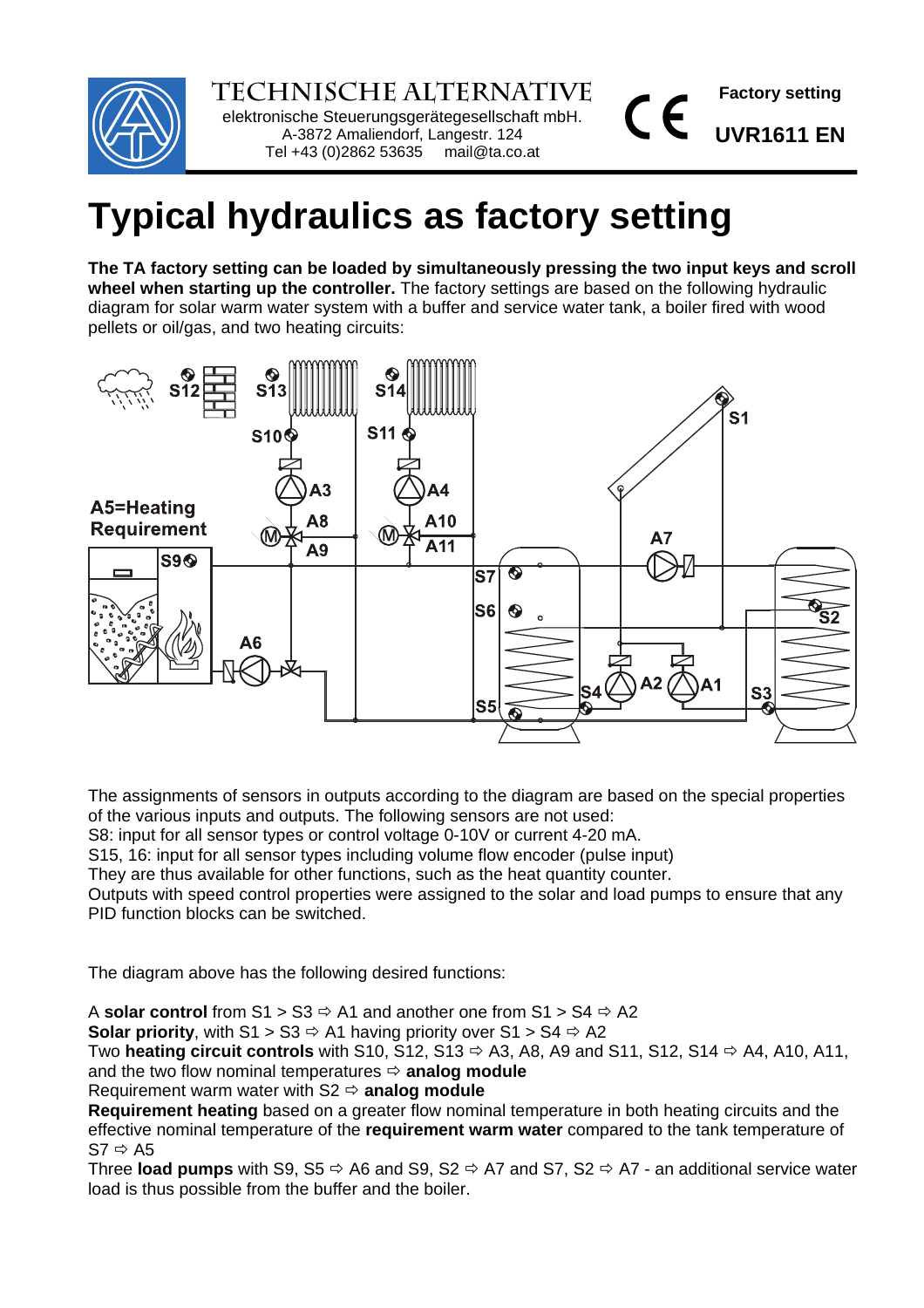The "**requirement heating**" shows that the **analog function** (MAX = look for the highest temperature in the input variables) is required to determine the greater flow nominal temperature of the two heating circuits and the effective nominal warm water temperature.

The two heating circuit pumps A3 and A4 should not be released unless the temperature in the boiler or the buffer is high enough. Therefore, a **comparative function** is needed at boiler sensor S9 and buffer sensor S7. They are designed as simple thermostat functions (= compare the sensor to an adjustable temperature). However, it is also possible to use the compare function of buffer sensor S7 to compare the sensor with the flow nominal temperature of the respective heating control unit via two separate comparison functions.

Only one input variable is available to enable the heating circuit pumps in the respective function. However, as the temperature in either the boiler or the buffer has to be high enough and this information is gathered from two functions (comparison), the information has to be gleaned via the  $\blacklozenge$ **logic function** (output variable = input variable 1 or 2).

In other words, the following functions are added:

**Analog function** (MAX) with two flow nominal temperatures and the effective nominal warm water temperature as an input variable and the result  $\Leftrightarrow$  heater requirement (nominal value for the temperature comparison)

Two **comparison functions** with S7 and S9  $\Rightarrow$  logic function

A **logic function** (OR) with the comparison functions and input variable and the result  $\Rightarrow$  heater regulator 1 and 2 (Enable pump). If S7 is divided up across two comparison functions as described in a comment above, separate logic functions are required for the two heating circuits.

If the system that is planned only deviates slightly from the one described here, the functions not needed should be deleted (such as only one heating circuit) or the functions should be changed (such as for a warm water system with a pump / valve system) or new functions added (such as an additional boiler fired by solid fuel).

If the differences are great, it makes most sense to delete all of the functions and then start a new function list with new parameters.

# **Factory settings via TAPPS**

On the manufacturer's homepage (http://www.ta.co.at), the development tool TAPPS (technical alternative planning and programming system) is available under download link to program the controller using a PC and the Bootloader. Here, the data record of the factory settings described is available as a completely programmed example.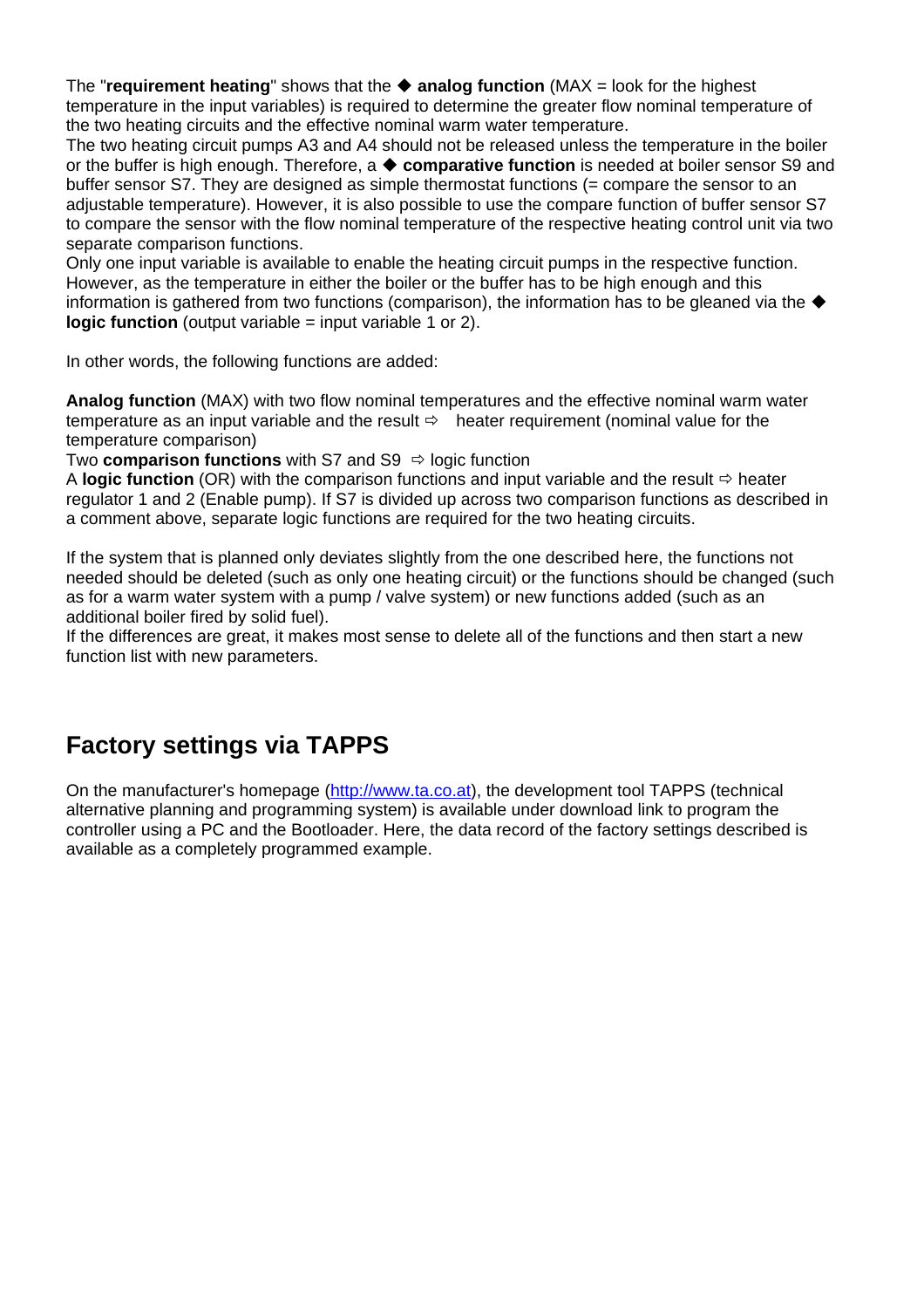# **Detailed description of the factory setting**

# **The solar part:**

#### **Function modules:**

Solar thermal control / SOLAR 1 Solar thermal control / SOLAR 2 Solar priority / SOLPRIOR.



#### **Solar thermal control / SOLAR 1**

| <b>Input variables:</b>                                | <b>Output variables:</b>        |
|--------------------------------------------------------|---------------------------------|
| Enable Solar Circuit = User ON (constantly<br>enabled) | Status Solar Circuit = Output 1 |
| <b>Collector Temperature = Source: Input 1:</b>        |                                 |
| T.Collector                                            |                                 |
| <b>Reference Temperature = Source: Input 3:</b>        |                                 |
| T. Warm Water 2                                        |                                 |
| Limit Temperature = Source: Input 2:                   |                                 |
| T. Warm Water 1                                        |                                 |

#### **Simple description of the function:**

Release of the solar pump A, if the temperature in the collector S1 is greater by a difference than the reference temperature S3, which is the temperature of the (outlet) of the tank. In addition, S2 must not have reached its upper limit yet.

| SOLAR1<br>DES:<br>INPUT VARIABLE:<br>OUTPUT VARIABLE:                                       |                                                                                                                             |
|---------------------------------------------------------------------------------------------|-----------------------------------------------------------------------------------------------------------------------------|
| COLLECTOR TEMP.:<br>$T. Coll. ACT: 74.3$ °C<br>$T.$ Coll.MAX: 130 °C<br>10 K<br>Hysteresis: | Current collector temperature<br>Pump is blocked when T.Coll.MAX has been reached<br>Release at T.Coll.MAX minus hysteresis |
| REFERENCE TEMP.:<br>T. Ref. ACT: 65.7 °C<br>70 °C<br>T.Ref.MAX:<br>3.0 K<br>Hysteresis:     | Current tank temperature (bottom/return)<br><b>Tank limit</b><br>Release at T.Ref.MAX minus hysteresis                      |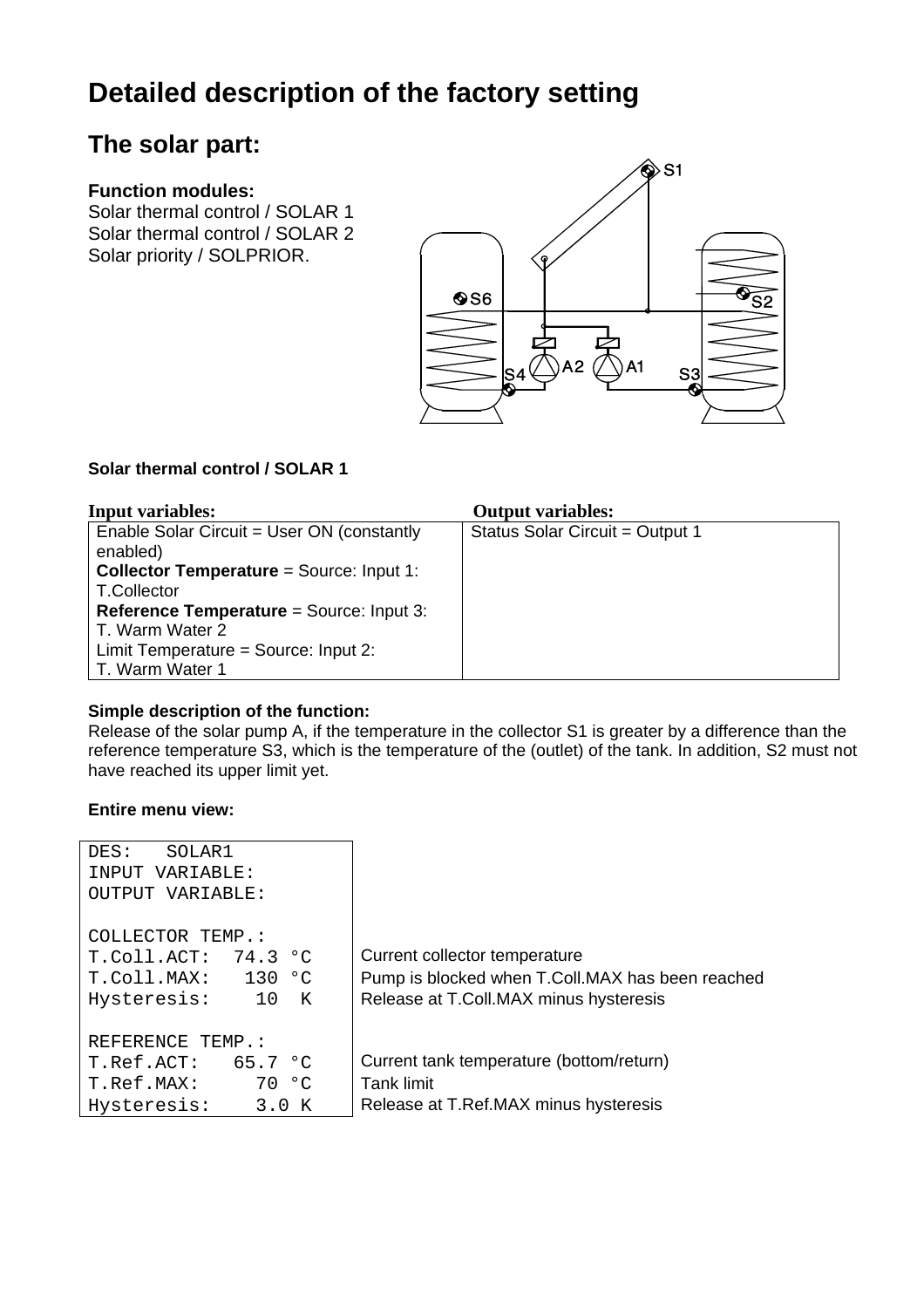| DIFFERENCE COLL-REF:     |                                              |
|--------------------------|----------------------------------------------|
| 7.0 K<br>DIFF.ON:        | Switch-on differential T.Coll - T.Ref        |
| 4.0 K<br>DIFF.OFF:       | Switch-off differential T.Coll - T.Ref       |
|                          |                                              |
| LIMIT TEMPERATURE:       |                                              |
| T.Lim.ACT:<br>54.0<br>൦ഺ | Current temperature of the additional sensor |
| T.Lim.MAX:<br>ം<br>70    | Blocked by the additional sensor             |
| Hysteresis:<br>3. O<br>K | Release at T.Lim.MAX minus hysteresis        |

#### **Options / special features:**

- ◆ The system comes to a standstill when the collector exceeds the temperature of 130°C to prevent damage from steam. This means that the heat medium is no longer circulated, so that T.Coll has an adjustable maximum limit (T.Coll.MAX) including hysteresis.
- If no additional limit sensor is used, it suffices to indicate *User* as the "source:" in the input variables.

The function SOLAR 2 is not described as it has the same parameters except for the MAX values and only has different input and output variables (sensor and output assignment).

### **Solar priority / SOL PRIORITY**

| Input variables:                            | <b>Output variables:</b>                   |
|---------------------------------------------|--------------------------------------------|
| Enable Solar Priority = User ON (constantly | Status Rinsing Process = Indication of the |
| enabled)                                    | output A1 for the rinsing                  |
| Radiation = User / unused (no radiation     |                                            |
| sensor)                                     |                                            |
| <b>Functions Involved <math>=</math></b>    |                                            |
| SOLAR 1 (first solar function)              |                                            |
| SOLAR 2 (second solar function)             |                                            |

Entire menu view:

| SOLAR1           |        | Solar 1 has top priority                                                                                                                       |
|------------------|--------|------------------------------------------------------------------------------------------------------------------------------------------------|
| SOLAR2<br>2      |        | Solar 2 has second priority                                                                                                                    |
|                  |        |                                                                                                                                                |
| RANKING TIMER:   |        |                                                                                                                                                |
| From Pri Stage 1 |        |                                                                                                                                                |
| Run Time:        | 20 Min | Run-time for the consumer of next-lower priority until timer starts                                                                            |
| Waiting:         | 5 Min  | The collector must reach the temperature of the priority tank<br>within five minutes; otherwise, the tank of lower priority will be<br>charged |
|                  |        |                                                                                                                                                |

As described above in the basic description of functions for solar priorities, the priority function automatically affects the blockage and enable of the "Involved Functions" (SOLAR 1 and SOLAR 2) without assignment of other variables.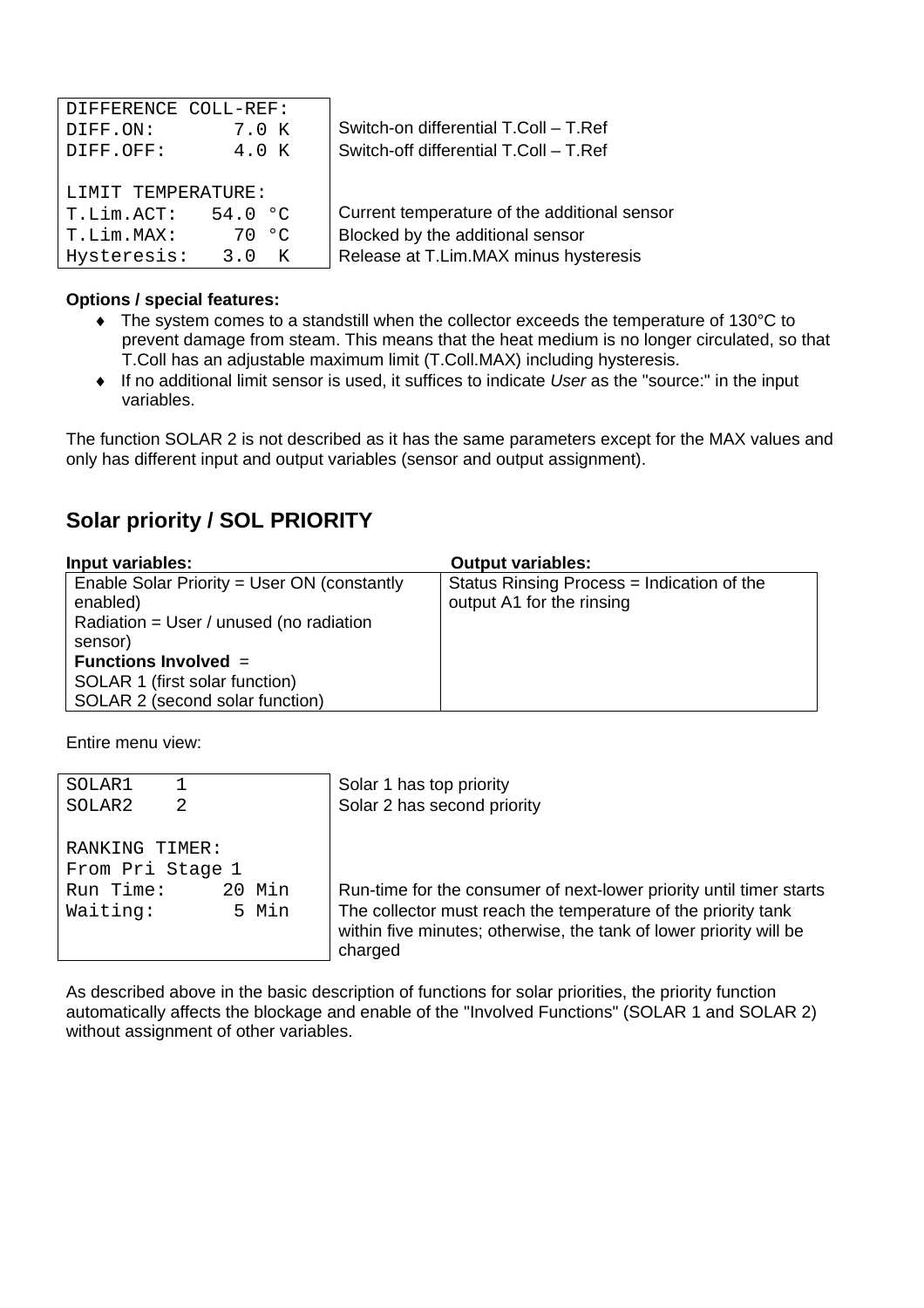# **The heating control unit part:**

#### **Function modules:**

Heating circuit control / HEAT.CIR. 1 Heating circuit control / HEAT.CIR. 2



### **Heating circuit control / HEAT.CIR. 1:**

| Input variables:                                         | <b>Output variables:</b>                                                                              |
|----------------------------------------------------------|-------------------------------------------------------------------------------------------------------|
| Enable Heating Circuit = User ON (constantly<br>enabled) | Nominal Temp. of the Flow = Temperature of<br>the pre-run calculated by the control unit<br>T.FlowNOM |
| Enable Pump = Source: OR (from the logic<br>function)    | Status Heating Circuit = Output A3                                                                    |
| Enable Mixer = User ON (constantly enabled)              | Status Mixer = Output A8 (open) and A9<br>(enclosed)                                                  |
| Room Temperature = Source: Input 13:<br>T.Room1          |                                                                                                       |
| Flow Temperature = Source: Input 10:<br>T.Heat.Cir.P 1   |                                                                                                       |
| Outdoor Temperature = Source: Input 12:<br>T.Outdoor     |                                                                                                       |

#### **Simple description of the function:**

Release of heating circuit pump A3 if there is a command from comparison function 1 or an appropriate boiler or buffer temperature via the logic function (OR). The mixer control is not affected by the room temperature and works with two time programs, each with three time windows. The heating circuit switches to lowering mode if the calculated flow temperature T.FlowNOM is less than MIN.

#### **Entire basic menu overview:**

| OPERATE:<br>RAS<br>NORMAL                                                                                                  | The heater is controlled by a room sensor<br>currently running in heating mode (NORMAL)                                                                                                                       |
|----------------------------------------------------------------------------------------------------------------------------|---------------------------------------------------------------------------------------------------------------------------------------------------------------------------------------------------------------|
| ROOM TEMPERATURE:<br>20.7 °C<br>T.Room.ACT:<br>$16 \degree C$<br>T.Room.LOWER:<br>20 °C<br>T.Room.NORMAL:<br>PROG:<br>TIME | Current temperature that the room sensor is measuring<br>Desired room temperature doing lowering time<br>Desired room temperature doing heating time<br>Opens the Time menu (normal - lowering mode) with two |
|                                                                                                                            | programs, each with three windows                                                                                                                                                                             |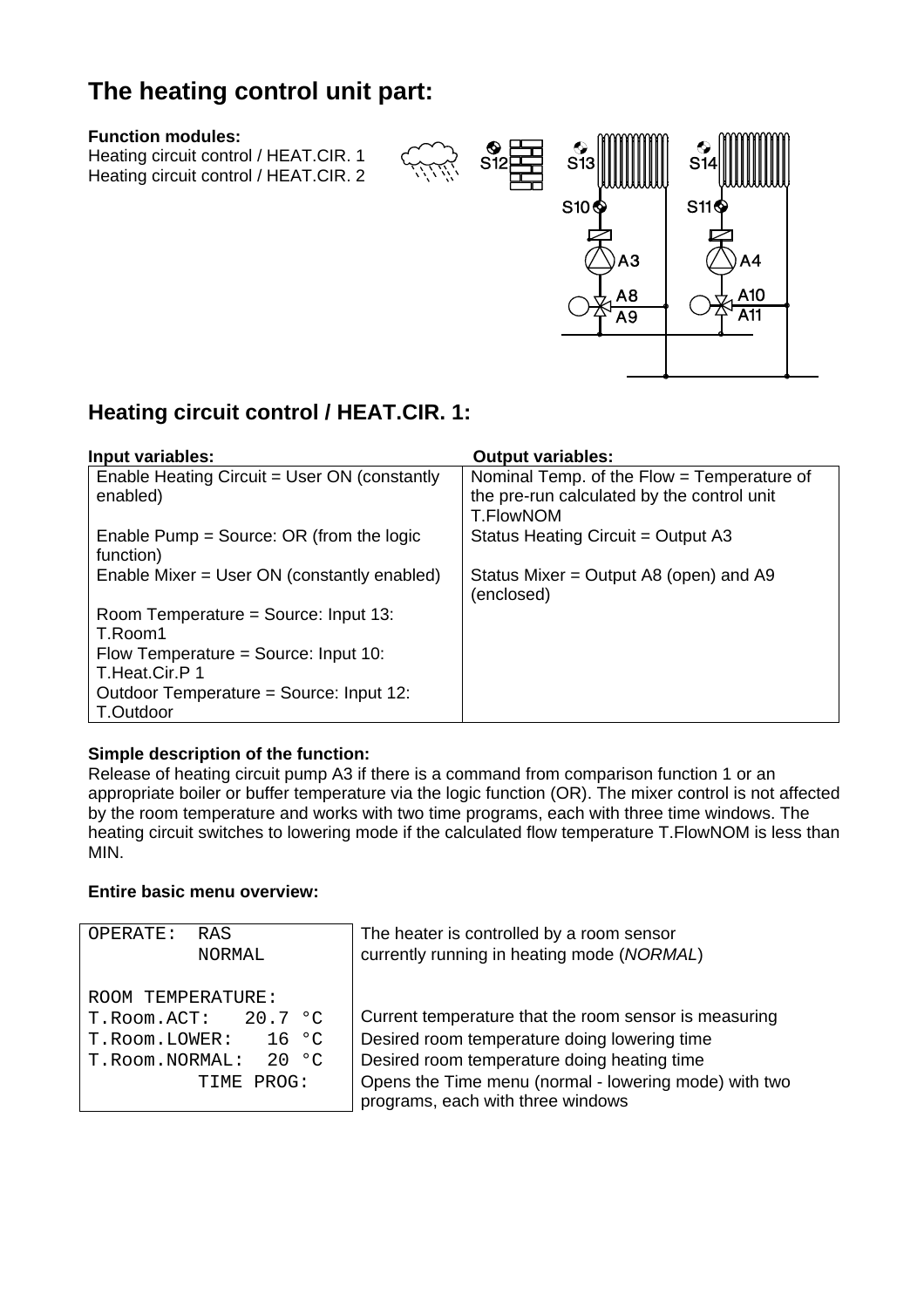| 0 Min<br>Rate time:   |                | Always at the beginning of the heating period according to time<br>program                                            |
|-----------------------|----------------|-----------------------------------------------------------------------------------------------------------------------|
| T.Room.EFF:           | $20^{\circ}$ C | Current desired room temperature = $20^{\circ}$ C (current heating<br>operation)                                      |
| FLOW TEMPERATURE:     |                |                                                                                                                       |
| 58.4 °C<br>T.FlowACT: |                | Current flow temperature                                                                                              |
| T.FlowNOM: 58.2 °C    |                | Calculated flow temperature                                                                                           |
| HEAT CURVE:           |                | Settings for the calculation of the flow temperature                                                                  |
| OUTDOOR TEMPERATURE:  |                |                                                                                                                       |
| 13.6 °C<br>T.Out.ACT: |                | Current outdoor temperature                                                                                           |
| AVG.TIME:             |                | Settings for calculation of outdoor temperature for the calculation<br>of flow temperature and switch-off of the pump |
| SWITCH-OFF COND.:     |                | Close switch-off of heating circuit pump and mixer if T. FlowNOM<br>< T. FlowMIN                                      |
| FROST PROTECTION:     |                | Below an average outdoor temperature of $0^{\circ}$ C, the room is kept<br>at $5^{\circ}$ C                           |

#### **HEAT CURVE:**

The following in entries are found in this submenu:

| HEAT.CIR.1<br>MODE:<br>CONTROL:<br>Out.Temp<br>HEAT CURVE:<br>Temp. | Control using the outdoor sensor<br>Heating curve via temperature points +10°C and -20°C                 |
|---------------------------------------------------------------------|----------------------------------------------------------------------------------------------------------|
| 0%<br>Room Infl.:                                                   | Room temperature not taken into consideration for calculation of<br>the flow                             |
| Increasing<br>on Start<br>0%                                        | The previous lowering time does not lead to an increase in the<br>flow temperature, decreasing over time |
| $T.Flow+10°C$ :<br>35 °C                                            | Desired flow temp. at +10°C outdoor temp. (heating curve)                                                |
| 60 °C<br>$T.Flow-20°C$ :                                            | Desired flow temp. at -20°C outdoor temp. (heating curve)                                                |
| 65 °C<br>T.FlowMAX:                                                 | The flow must not exceed this limit                                                                      |
| 20 °C<br>T.FlowMIN:                                                 | The flow must not fall below this limit                                                                  |

#### **AVERAGE outdoor temperature:**

The outdoor temperature is averaged for the calculation of the heating curve for 10 minutes and for 30 minutes for the switch-off condition of the pump. The switch-off condition of the pump via the average outdoor temperature is, however, not activated. The heating circuit pump is only switched off: 1. via the input variable "Enable Pump" linked to the logic function OR or 2. if the flow temperature falls below T.FlowMIN.

#### **Heating circuit control / HEAT.CIR. 2:**

The function heating circuit 2 has the same values in all parameters as circuit 1 and only has different input and output variables (sensor and output assignment).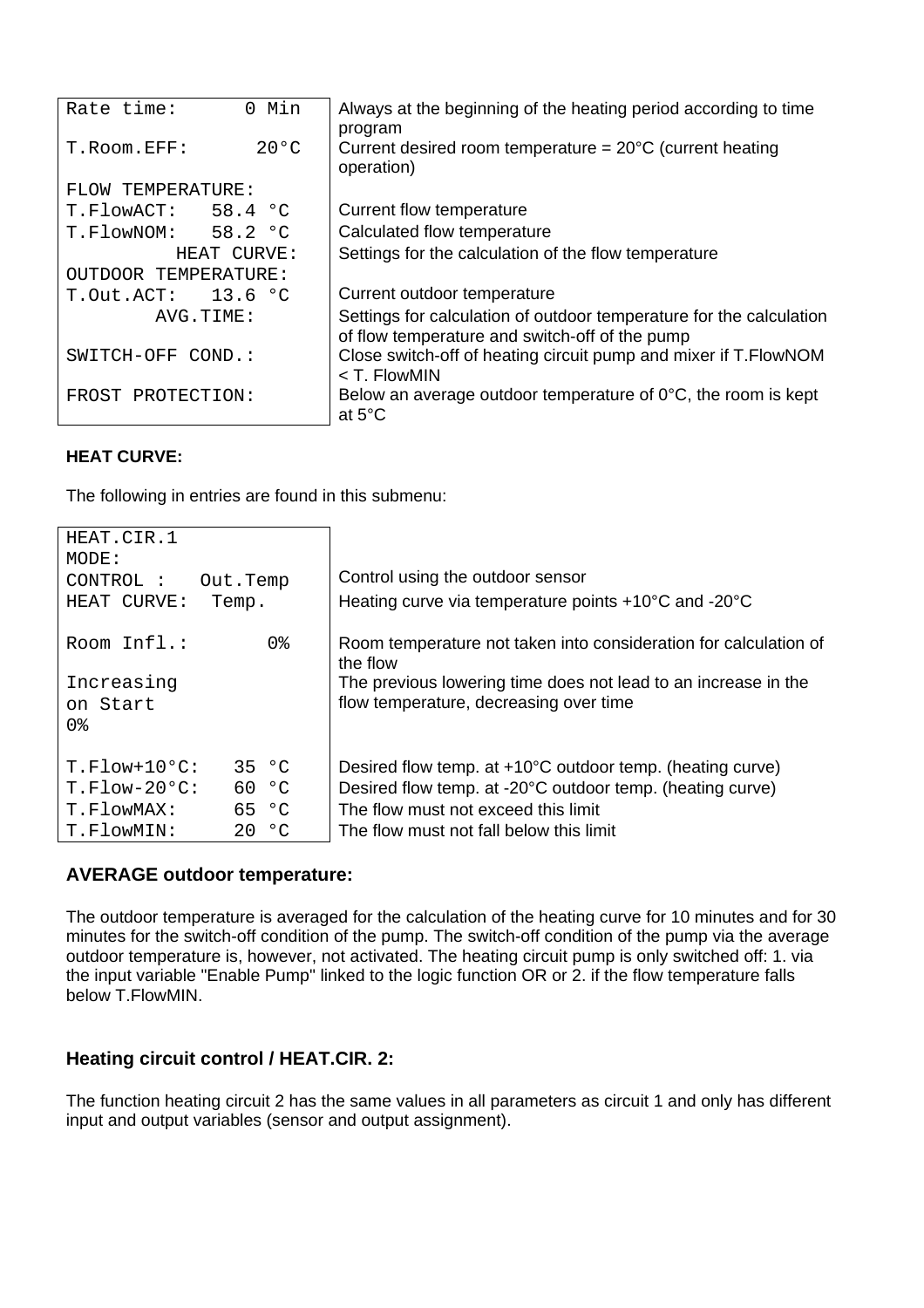# **The load pump section:**

#### **Function modules:**

Load pump / LD PUMP 1 Load pump / LD PUMP 2 Load pump / LD PUMP 3



### **Load pump / LD PUMP 2:**

| Input variables:                                        | <b>Output variables:</b>         |
|---------------------------------------------------------|----------------------------------|
| Enable Pump = User ON (constantly enabled)              | Status of the Load Pump = Output |
|                                                         | A7                               |
| <b>Feeder Temperature</b> = Source: Input 7: T.ST.Upper |                                  |
| Reference Temperature = Source: Input 2: T. Warm Water  |                                  |
|                                                         |                                  |
| Minimum T.Feed = Source: User (simple MIN threshold)    |                                  |
| Maximum T.Ref = Source: User (simple MAX threshold)     |                                  |

#### **Simple description of the function:**

Release of load pump A7 if the temperature on the buffer S7 (feed temperature T.Feed) is higher than the minimum temperature and one differential higher than reference temperature T.Ref. = S2. In addition, T.Ref = S2 must not have reached its maximum limit yet.

#### **Entire menu view:**

| FEEDER TEMPERATURE:  |         |                                                    |
|----------------------|---------|----------------------------------------------------|
| T.Feed.ACT: 74.3°C   |         | Current temperature of buffer S7                   |
| T.Feed.MIN:          | 60 °C   | Basic switch-on threshold at sensor $T$ Feed = S7  |
| DIFF.ON:             | 5.0 K   | Switch-on differential to T.Feed.MIN (here, 65°C)  |
| DIFF.OFF:            | 1.0 K   | Switch-off differential to T.Feed.MIN (here, 61°C) |
|                      |         |                                                    |
| REFERENCE TEMP.:     |         |                                                    |
| T.Ref.ACT:           | 65.7 °C | Current tank temp. of S2                           |
| T.Ref.MAX:           | 90 °C   | Tank limit at S2                                   |
| DIFF.ON:             | 1.0 K   | Switch-on differential to T.Ref.MAX (here, 91°C)   |
| DIFF.OFF:            | 5.0 K   | Switch-off differential to T.Ref.MAX (here, 95°C)  |
|                      |         |                                                    |
| DIFFERENCE FEED-REF: |         |                                                    |
| DIFF.ON:             | 5.0 K   | Switch-on difference FEED - REF = S7 - S2          |
| DIFF.OFF:            | 2.0 K   | Switch-off difference FEED - REF = S7 - S2         |

LD PUMP 3 also switches A7 but with the difference S9 to S2.

LD PUMP 1 switches A6 with the difference S9 to S5 with parameters similar to those described above. This module is prepared for the inclusion of a solid fuel-fired tank to charge the whole buffer volume (S5) if necessary.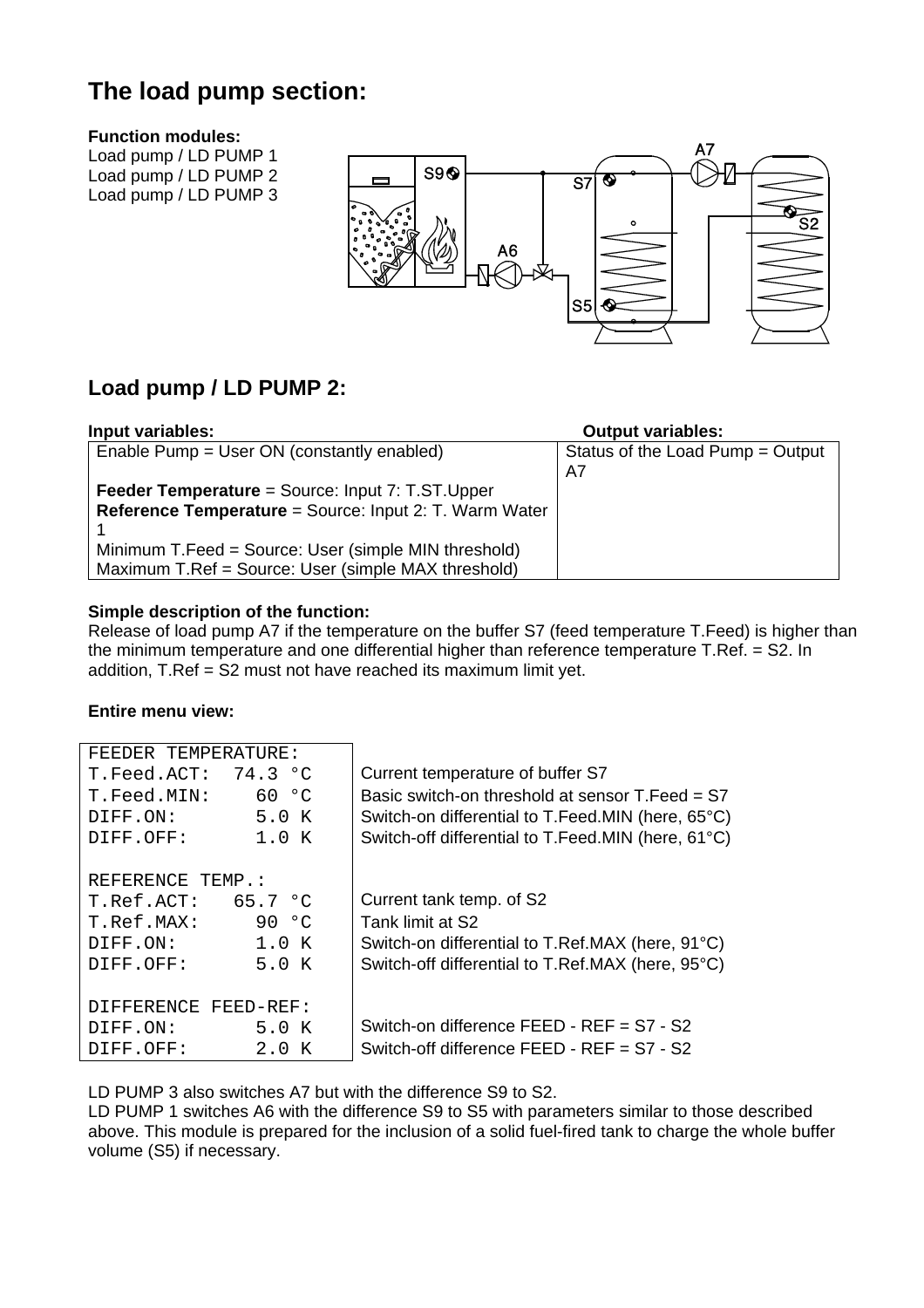# **The burner requirement warm water:**

#### **Function module:**

Requirement WW / WW\_REQ.

| Input variables:                           | <b>Output variables:</b>                    |
|--------------------------------------------|---------------------------------------------|
| Enable Req WW = User ON (constantly        | Effective Nominal Temp = Desired warm water |
| enabled)                                   | temp. T.WW.EFF                              |
| <b>Warm Water Temp. = Source: Input 2:</b> | Status Requirement = No output assignment   |
| T. Warm Water 1                            | Burner Performance = No output assignment   |
| Nominal Temp = Source: User (simple MAX)   |                                             |
| threshold)                                 |                                             |

#### **Simple description of the function:**

Output of effective nominal warm water temperature if the temperature in tank S2 (warm water temperature T.WW) drops below the specified nominal temperature T.WW.NOM within a time window or below the specified nominal temperature T.WW.MIN outside the time window. When the desired tank temperature is reached, the module outputs the effective nominal warm water temperature of 5°C. The analog module transfers the nominal temperature to the module requirement heating for a comparison to the buffer temperature and does not make a direct burner requirement. Another method is direct triggering of burner output A5 and no transfer of the nominal warm water temperature to the analog module. It is assumed that if the buffer temperature is high enough the load pump function LD PUMP 2 will always refill the warm water tank fast enough to 60°C so that S2 only drops below 50°C if the buffer is cold and sends a burner requirement via this function.

| WARM WATER TEMP.:      |                                                        |
|------------------------|--------------------------------------------------------|
| 58.3 °C<br>T.WW.ACT:   | Current temperature of the warm water tank             |
| 50 °C<br>T.WW.NOM:     | Nominal temperature at S2 of the warm water tank       |
| PROG:<br>TIME          | Opens the Time menu (see Time programs)                |
| 40 °C<br>T.WW.MIN:     | Minimum temperature of the warm water tank             |
| 2.0 K<br>DIFF.ON:      | Switch-on diff. to T.WW.NOM and T.WW.MIN (52°C; 42°C)  |
| 5.0 K<br>DIFF.OFF:     | Switch-off diff. to T.WW.NOM and T.WW.MIN (55°C; 45°C) |
|                        |                                                        |
| Burner Perf.: 100<br>ႜ | Specification for burner performance                   |
|                        |                                                        |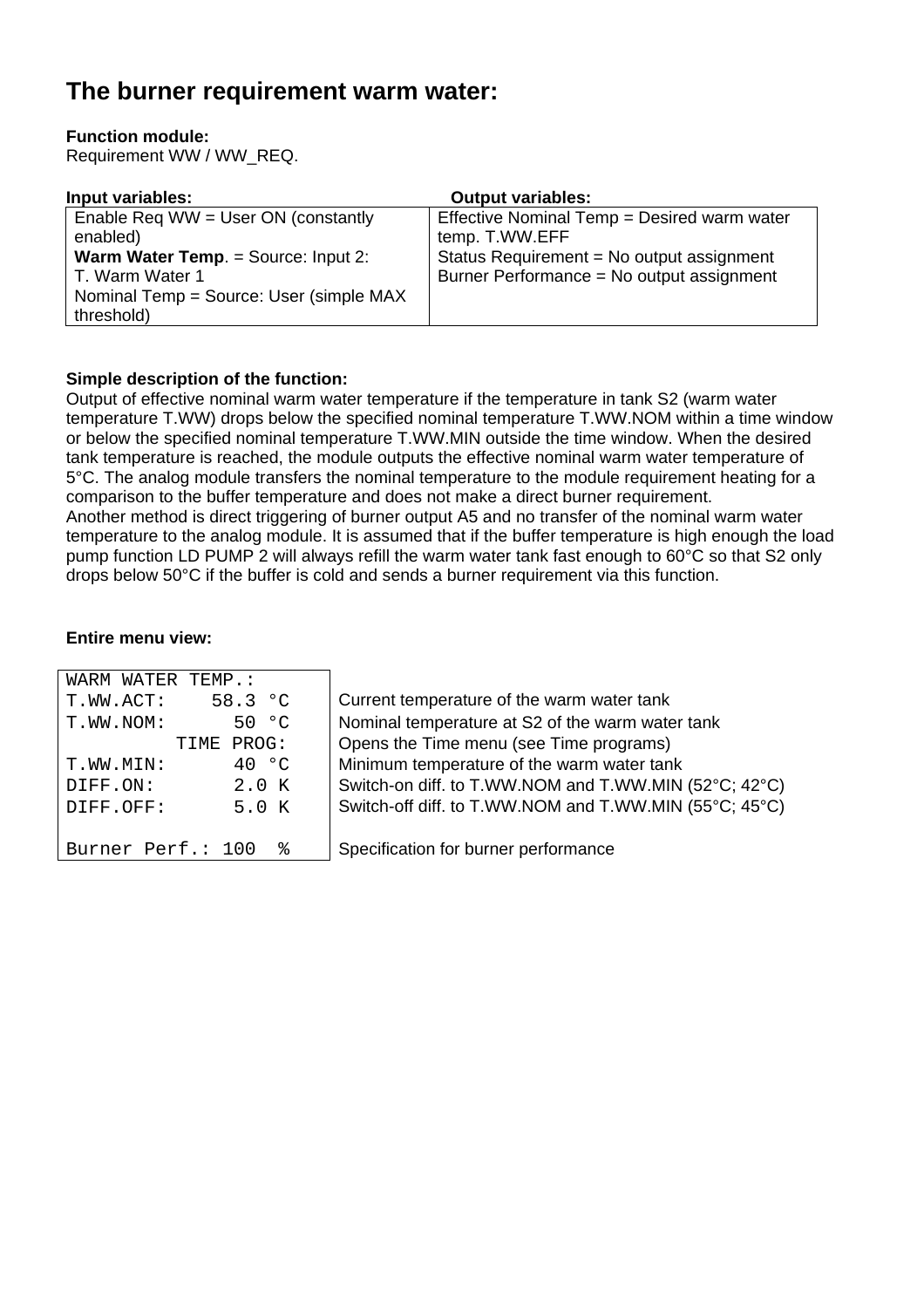# **The burner requirement heating:**

Some modules such as: HEATING CIRCUIT CONTROL or REQUIREMENT WW provide the current demand temperature as an output variable. The boiler (burner) should only be running if the buffer cannot cover one of the demand temperatures.

#### **Function modules:**

Analog function / MAX (on) Heating requirement / HEAT.REQ.



### **Analog functions/MAX (An)**

| Input variables:                             | <b>Output variables:</b>                      |
|----------------------------------------------|-----------------------------------------------|
| Enable Analog Function = User ON (constantly | This result does not have a direct assignment |
| enabled)                                     | (= input variable of the requirement heating) |
| Input Variable 1 = Source: HEAT.CIR.1        |                                               |
| Flow nom. temp.                              |                                               |
| Input Variable $2 = Source$ : HEAT.CIR.2     |                                               |
| Flow nom. Temp.                              |                                               |
| Input Variable $3 =$ Source: WW REQ          |                                               |
| <b>Effective Nominal WW Temperature</b>      |                                               |

#### **Entire menu view:**

| FNCT.VAR: Temperat.                                                                                                       | All inputs are temperatures                                                                                                                                                                                                                                                                            |
|---------------------------------------------------------------------------------------------------------------------------|--------------------------------------------------------------------------------------------------------------------------------------------------------------------------------------------------------------------------------------------------------------------------------------------------------|
| FUNCTION: MAX<br>53.6 $^{\circ}$ C<br>VAR. $1:$<br>66.4 °C<br>VAR. $2:$<br>5.0 °C<br>VAR. $3:$<br>If ENABLE = Off<br>1 °C | Output of the highest temperature of the inputs<br>Nominal flow temperature of the function HEAT.CIR.1<br>Nominal flow temperature of the function HEAT.CIR.2<br>Effective temperature of the function WW REQ<br>If the analog mode has not been released, module outputs 1°C<br>(user issues release) |
| 66.4 °C<br>RESULT:                                                                                                        | The module HEAT.REQ takes over this result for a comparison<br>to the upper buffer temperature                                                                                                                                                                                                         |

The analog function therefore uses the command MAX to provide the greater calculated temperature and input variable for the function "requirement heating."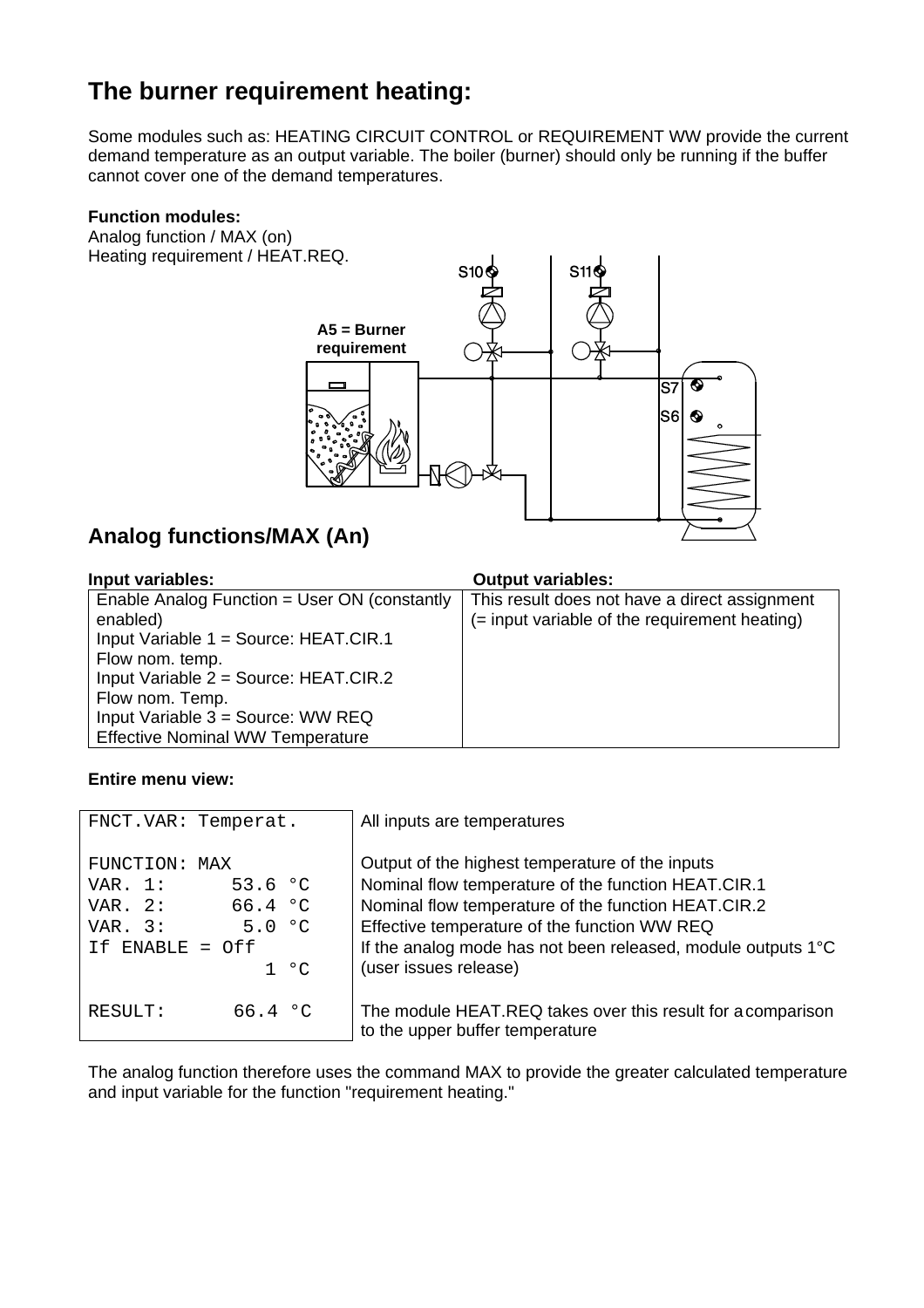### **Requirement heating/HEAT.REQ.**

| Input variables:                                  | <b>Output variables:</b>       |
|---------------------------------------------------|--------------------------------|
| Enable Requirement Heating = User ON              | Status Requirement = Output A5 |
| (constantly enabled)                              |                                |
| <b>Requirement Temperature = Source: Input 7:</b> |                                |
| T.ST.Upper                                        |                                |
| Switch-off temp = Source: Input 6: T.ST.Center    |                                |
| Nominal Value Requirement = Source:               |                                |
| MAX(An) from previous function                    |                                |
| Nominal Value Switch-off = Source:                |                                |
| MAX(An) from previous function                    |                                |

#### **Simple description of the function:**

Release of burner A5 if the temperature in the top of buffer tank S7 (requirement temperature T.Req) falls below the higher flow nominal temperature of the two heating control units or the effective nominal WW temperature. Switch off if the temperature S6 in the middle of the tank (shut-off temperature T.Off) rises above the greater flow nominal temperature of the two heating control units or the effective nominal WW temperature.

The same sensor S7 could be used for the shut-off temperature. In addition, *User* can be indicated as the source of the input variable "nominal value switch-off". The requirement is then based on need (result from the analog module) and switches off when the buffer reaches a maximum temperature set by the user.

| REO.TEMPERATURE:             |                                                       |
|------------------------------|-------------------------------------------------------|
| 74.3 °C<br>T.Req.RCT:        | Current temperature of sensor S7                      |
| 61.4 °C<br>T.Req.NOM:        | The greater flow nominal temperature                  |
| 1.0 K<br>DIFF.ON:            | Switch-on differential to T.Req (here, 62.4°C)        |
|                              |                                                       |
| SHUT-OFF TEMP.:              |                                                       |
| T.Off.ACT: 44.3 °C           | Current temperature of sensor S6                      |
| 61.4 °C<br>T.Off.NOM:        | The greater flow nominal temperature                  |
| 9.0 K<br>DIFF.OFF:           | Switch-on differential to $T.$ Of f (here, $70.4$ °C) |
|                              |                                                       |
| Base Temperature:            |                                                       |
| ംപ<br>T.Req.MIN:<br>$\Omega$ | No minimum tank temperature                           |
| Minimum Runtime              |                                                       |
| Sec<br>Burner:<br>$\cup$     |                                                       |
|                              |                                                       |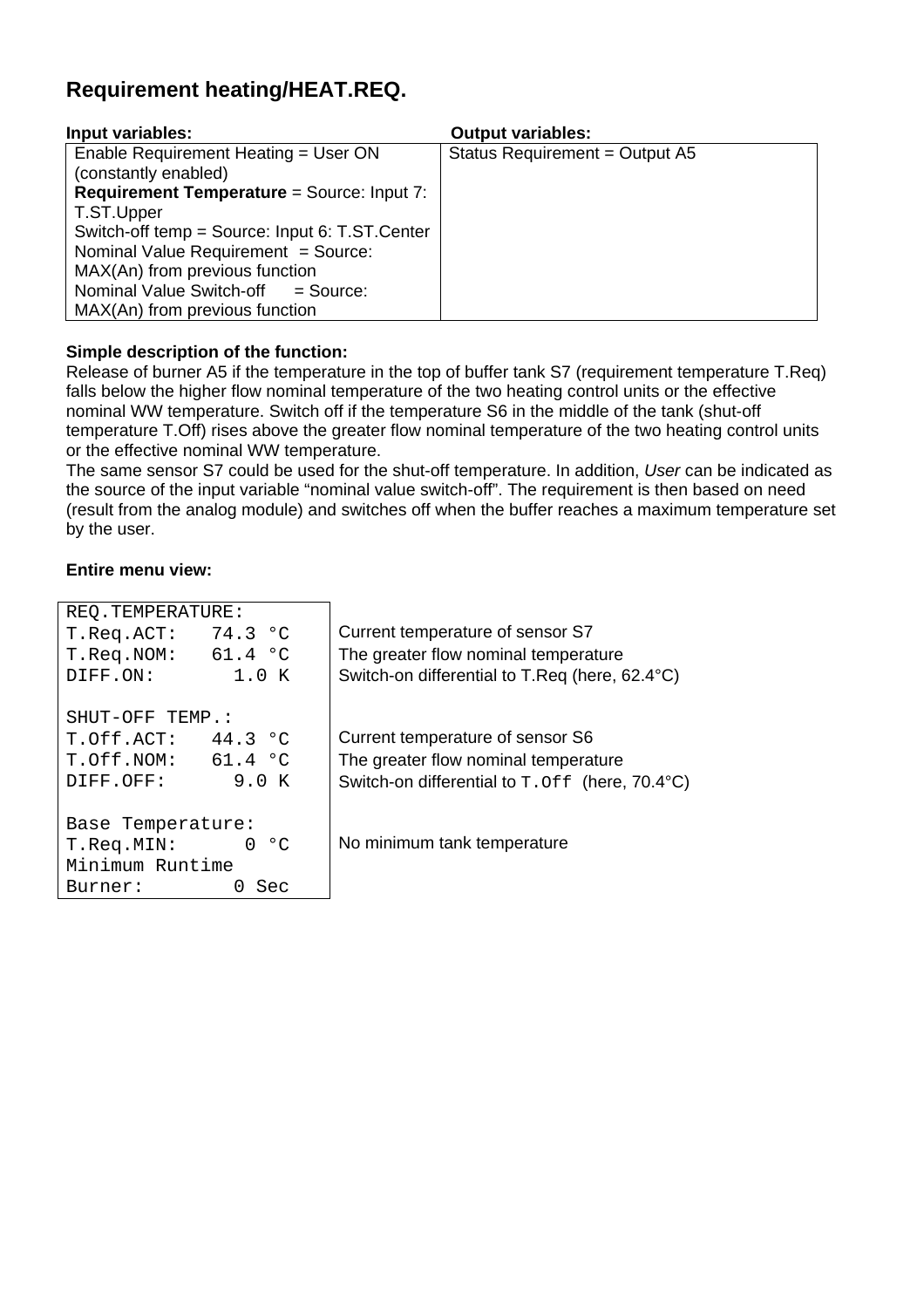# **Release of the heating circuit pumps:**

#### **NOTICE:**

The method described below with comparison and logic functions is intended to explain the technology of linked modules and releases. This is the main reason it is included in the factory settings. In many cases, the free decision made by the heating control units suffices without a release of the feed temperatures. Set *User* ON in "Enable pump" for the heating circuit control units.

#### **Function blocks:**

Comparison function / MIN FUNC.1 Comparison function / MIN FUNC.2 Logic function / OR



### **Comparison function / MIN FUNC.1:**

| Input variables:                                           | <b>Output variables:</b>                          |
|------------------------------------------------------------|---------------------------------------------------|
| Enable Comparison user ON (constantly                      | Status $Va > Vb + diff = No$ direct assignment (= |
| enabled)                                                   | input variable of logic function OR)              |
| <b>Comparative Value <math>a = Source</math>:</b> Input 9: |                                                   |
| <b>T.Boiler Flow</b>                                       |                                                   |
| Comparative Value b = Source user                          |                                                   |

#### **Simple description of the function:**

A simple minimal thermostat function on the boiler temperature S9 (comparison S9 = VALUE a with an adjustable threshold = VALUE b) releases via the logic function OR the heating circuit pumps.

| FNCT.VAR: | Temperat. | Comparison of two temperatures                   |
|-----------|-----------|--------------------------------------------------|
| VALUEa:   | 39.1 °C   | Current temperature at boiler flow S9            |
| VALUEb:   | 60 °C.    | Minimum temperature at boiler flow S9            |
| DIFF.ON:  | 5.0 K     | Pump enabled if boiler flow S9 rises above 65°C  |
| DIFF.OFF: | 2.0 K     | Pump blockage if boiler flow S9 falls below 62°C |